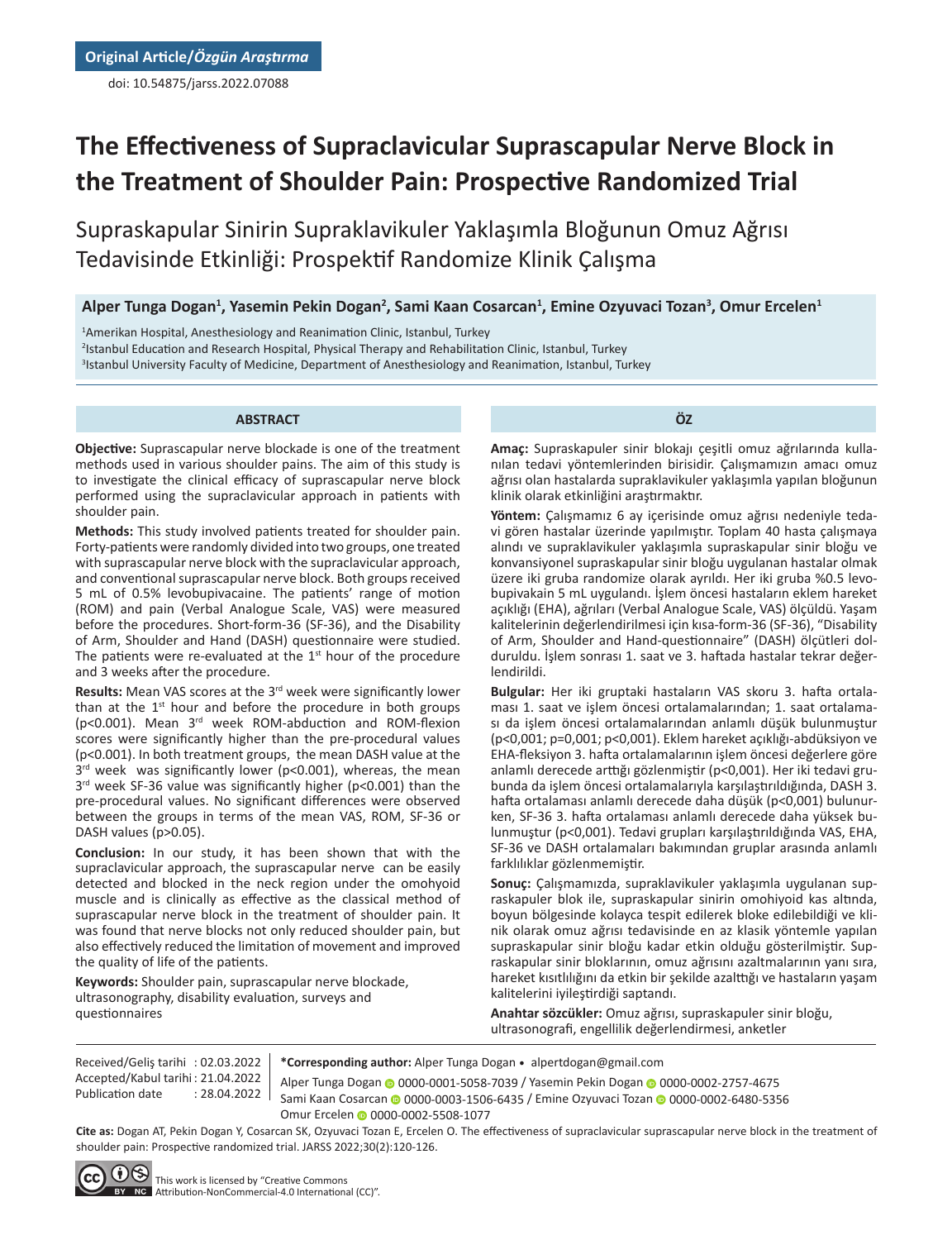#### **INTRODUCTION**

The suprascapular nerve which separates from the brachial plexus is responsible for sensation, especially in the posterior and superior parts of the shoulder. Various painful conditions of the shoulder region can be treated by blockade of the suprascapular nerve (1). The suprascapular nerve can be blocked by a blind technique using anatomical markers, under fluoroscopy, computed tomography, or ultrasound guidance. These methods are applied by detecting the nerve in the supraspinous fossa. However, the classical posterior approach involves difficulties in practice due to changes in bone structures and to the deep location of the nerve, making it difficult to detect even with the assistance of ultrasound (2).

The suprascapular nerve branches off from the  $5<sup>th</sup>$  cervical nerve root and the superior trunk of the brachial plexus. In the supraclavicular region, it passes under the omohyoid muscle, courses close to the clavicle, moves towards the suprascapular notch, and divides into motor and sensory branches (3). Siegenthaler et al. showed in their cadaver and ultrasound study that the suprascapular nerve could be better and more successfully detected under the omohyoid muscle in the supraclavicular region (4). Studies have shown that suprascapular nerve block with the supraclavicular approach is at least as effective as interscalene block in shoulder arthroscopies (5,6).

The aim of this study was to investigate the clinical efficacy of suprascapular nerve block performed with the supraclavicular approach in patients with shoulder pain.

# **MATERIAL and METHODS**

This study involved patients treated for shoulder pain. Approval for the study was obtained from the Istanbul Education and Research Hospital Ethical Committee (No. 99-16.03.2012). Patients between the ages of 18 and 80 experiencing shoulder pain for at least 4 weeks and diagnosed with supraspinatus tendinitis or impingement syndrome were included in the study. Patients in both groups used 2 g of paracetamol per day for analgesia throughout the study period.

Patients with severe degenerative changes in the glenohumeral joint (detected at anteroposterior shoulder direct radiography) and full thickness tears in the rotator cuff tendons requiring surgical treatment (supported by motion system examination and ultrasonography or magnetic resonance), radicular pain in the upper extremity with a cervical origin, a history of trauma within the previous four weeks, extremity deformity, systemic rheumatic disease, malignancy, stroke, polyneuropathy, cognitive dysfunction, communication difficulties, and allergy to drugs were excluded from the study.

This study included 40 individuals who were being treated for shoulder pain. Following the requisite evaluations for inclusion in the study, patients presenting to the physical therapy clinical with shoulder pain underwent joint range of motion (ROM) measurements and related extremity motor and sensory examinations. Pain was assessed using a Verbal Analogue Scale (VAS). On this scale, current pain is indicated as 0 points for no pain and 10 points for the most severe pain ever experienced. Short-form-36 (SF-36) criteria were used to evaluate quality of life and Disability of Arm, Shoulder and Hand (DASH) questionnaire criteria to evaluate the contribution of shoulder pain to upper extremity disability. Short-form-36 is a self assessment scale examining eight health dimensions with 36 items, such as physical function, social function, role limitations (due to physical and emotional causes), mental health, vitality (energy), pain and general perception of health. Possible scores range from 0-100. A score of 100 indicates good health, while a score of 0 indicates poor health. Disability of Arm, Shoulder and Hand questionnaire is the most studied and reliable method for evaluating pain (7). This is used to evaluate the contribution of shoulder pain to upper extremity disability under 30 main headings. Possible values range between 0 and 100. A score of 0 represents no disability, and a score of 100 the most severe disability (8). The validity and reliability of the Turkish language versions of both questionnaires have previously been confirmed (9,10).

Following the first examination and tests, the patients were randomly divided into two groups, one scheduled for suprascapular nerve block with the supraclavicular approach (Group ASB) and one for conventional suprascapular nerve block (Group SC), using a predetermined list via computer. Patients in Group ASB were placed in the supine position with their heads facing the opposite side. A 10-18 Mhz linear ultrasound probe (Esaote My Lab 5, Italy) was placed in the supraclavicular region in a coronal oblique fashion. The omohyoid muscle, suprascapular nerve, brachial plexus and subclavian artery were then detected. The suprascapular nerve was approached posteriorly in-plane with an 80 mm peripheral nerve needle (Braun, Stimuplex). Five mL of 0.5% levobupivacaine (Chirocaine %0.5, 10 mL, Abbott, USA) was injected, the nerve structure being confirmed by means of stimulation in the supraspinous muscle with a nerve stimulator (Figure 1A).

In Group SC, the linear ultrasound probe was inserted transversely into the scapular spinous process with the patient in a sitting position. The suprascapular nerve was detected in the scapular notch immediately below the trapezius and supraspinatus muscles. The nerve was accessed with an 80 mm peripheral nerve needle (Braun, Stimuplex) via "inplane" approach and 5 mL of 0.5% levobupivacaine was administered (Figure 1B).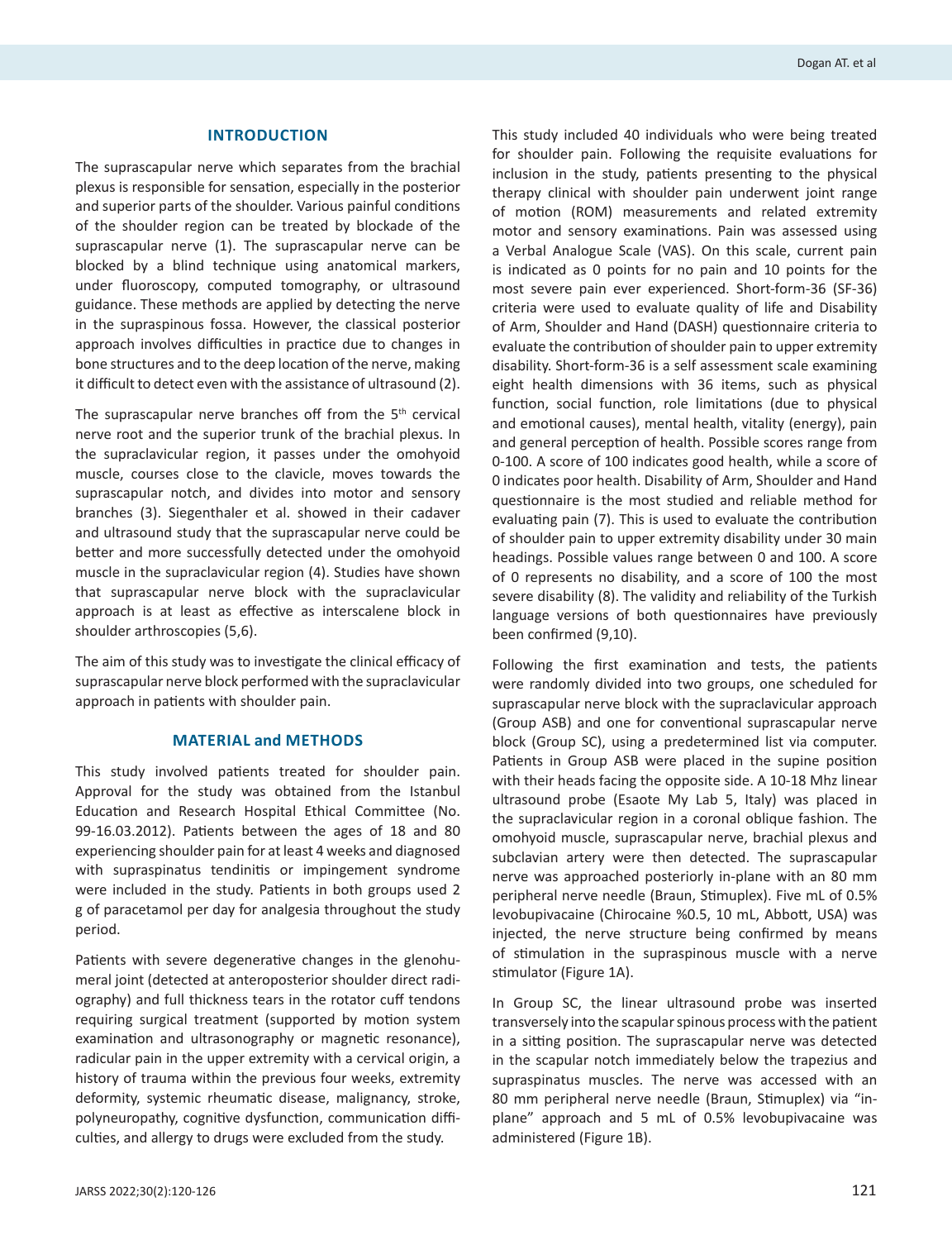All patients' ROM and VAS scores were recorded at the 1<sup>st</sup> hour following the procedures. Control examinations were performed 3 weeks subsequently, at which ROM measurements, VAS pain and SF-36 and DASH scores were re-evaluated.

## **Statistical Analysis**

The quantitative measurements in this study are expressed as mean, standard deviation, median, minimum and maximum. Descriptive values for categorical measurements are expressed as numbers (n) and percentages (%). Pearson's Chi-Square test was used for group comparisons in terms of gender distributions. Normality of distribution of quantitative variables was examined using the Shapiro Wilk test. The Mann Whitney U and Independent t tests were used for comparisons between groups in terms of the means of quantitative variables. The Paired t test and Wilcoxon signed rank test were used to investigate the mean differences between time periods. P<0.05 were considered statistically significant. For analysis SPSS version 21 software was used.

#### **RESULTS**

Forty patients were randomly allocated to the two study groups. All patients were followed up during the study period with no drop outs, and the data for all patients were included in the analysis (Groups SC/ASB=20/20) (Figure 2). There was no statistically significant difference between the groups in terms of mean age, gender, body weight and height distribution (Table I).

Mean VAS scores at the 3<sup>rd</sup> week were significantly lower than those at the 1<sup>st</sup> hour and before the procedure in both groups, and the mean VAS score at the  $1<sup>st</sup>$  hour was also significantly lower compared to the pre-procedural VAS score (p<0.001 for all) (Figure 3). No significant differences were observed between the groups in terms of median VAS differences (p>0.05).

The ROM-abduction and ROM-flexion values increased slightly in both groups at the  $1^{st}$  hour post-block (p>0.05). Mean ROM-abduction and ROM-flexion 3rd week values were significantly higher than the pre-procedural values (p<0.001) (Figure 4). Analysis of the differences between the values

|             |        | <b>Conventional suprascapular</b><br>nerve blockade |           | Supraclavicular suprascapular<br>nerve blockade |         |       |
|-------------|--------|-----------------------------------------------------|-----------|-------------------------------------------------|---------|-------|
|             |        | n                                                   | %         | $\mathsf{n}$                                    | %       | D     |
| Gender      | Male   | 9                                                   | 45.0      |                                                 | 35.0    | 0.519 |
|             | Female | 11                                                  | 55.0      | 13                                              | 65.0    |       |
|             |        | <b>Median</b>                                       | Min-Max   | <b>Median</b>                                   | Min-Max |       |
| Age (years) |        | 54                                                  | $47 - 71$ | 58                                              | 40-78   | 0.101 |
| Weight (kg) |        | 75.3                                                | 53-92     | 76.4                                            | 54-96   | 0.585 |
| Height (cm) |        | 169.6                                               | 151-188   | 170.5                                           | 156-187 | 0.234 |

**Table I.** Age, Gender, Weight and Height Differences of the Groups



**Figure 1. A)** Sonogram of the supraclavicular area. **B)** Sonogram of the conventional suprascapular nerve block view. **SSN:** Suprascapular nerve, **BP:** Brachial plexus, **OM:** Omohyoid muscle, **SA:** Subclavian artery.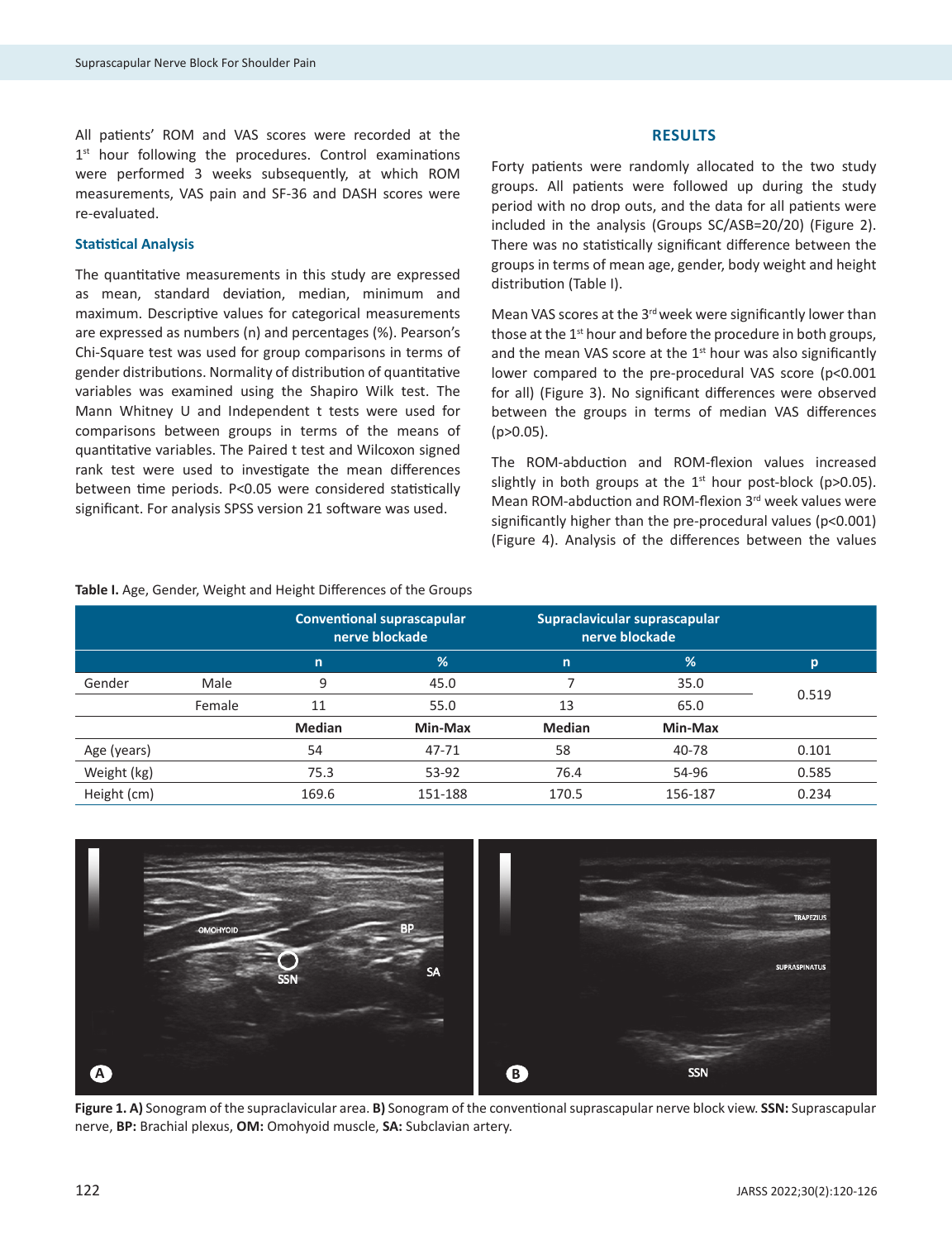

**Figure 2.** Flow chart for the study (**VAS:** Verbal analogue score, **ROM:** Range of motion, **DASH:** Disability of arm, shoulder and hand questionnaire, **SF-36:** Short-form-36).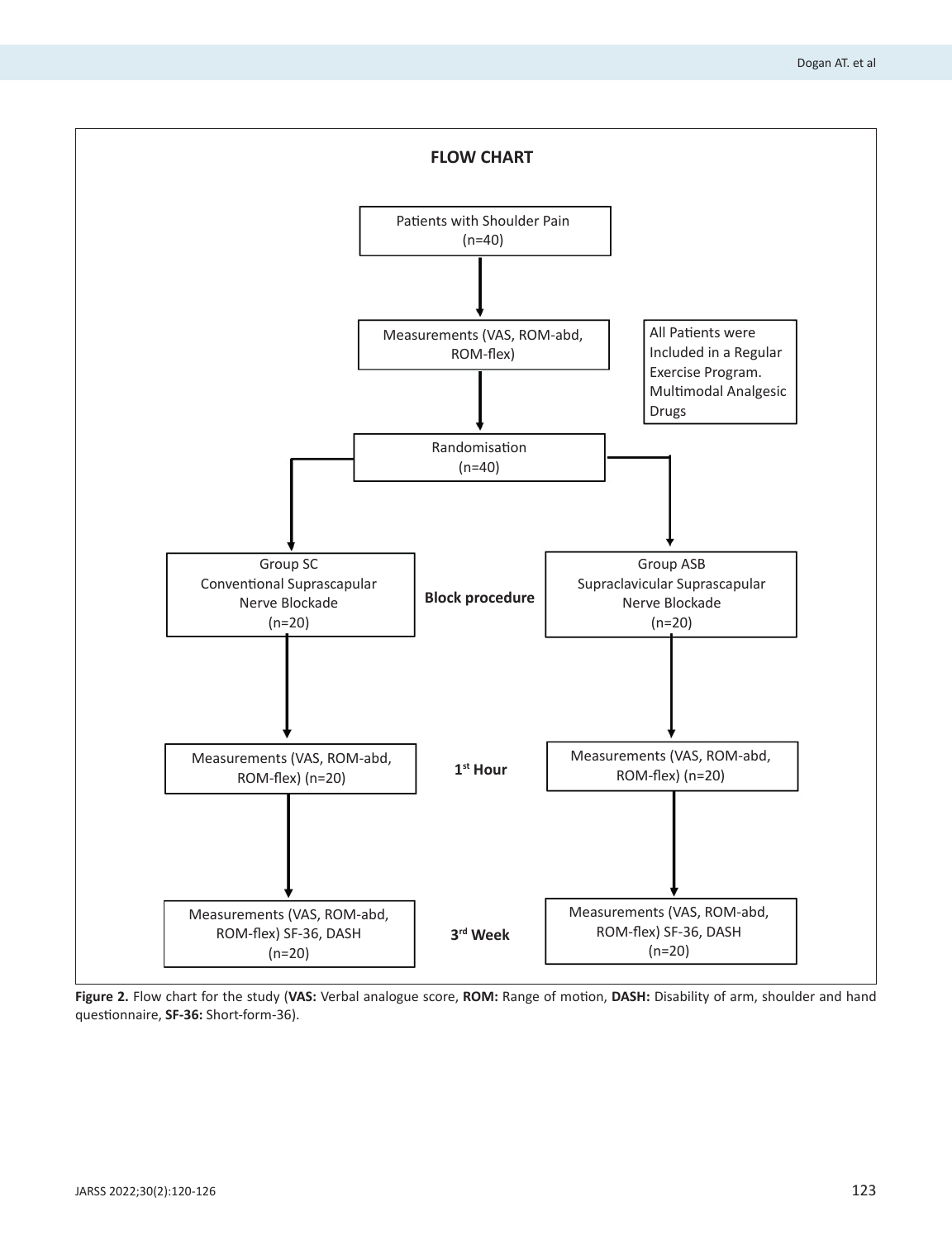

**Figure 3.** Comparison of pain scores between the groups. **o**: Mean VAS scores were significantly lower at the 3<sup>rd</sup> week compared to the pre-procedural and  $1^{st}$  hour (p < 0.001).  $\triangle$  : Mean VAS scores were significantly lower at the  $1<sup>st</sup>$  hour compared to the pre-procedural (p<0.001). **VAS:** Verbal pain score, **Group SC:** Conventional suprascapular nerve block group, **Group ASB:** Supraclavicular suprascapular nerve block group.



**Figure 4.** Comparison of ROM-abduction and ROM-flexion values by time intervals in the treatment groups. **o:** Mean ROMabduction and ROM-flexion  $3<sup>rd</sup>$  week values were significantly higher than the pre-procedural values (p<0.001). **ROM:** Joint range of motion, **Group SC:** Conventional suprascapular nerve block group, **Group ASB:** Supraclavicular suprascapular nerve block group.



**Figure 5.** Comparison of time-dependent DASH and SF-36 values in the treatment groups. **O:** Mean week 3 DASH values were significantly lower, **\*:** Mean week 3 SF-36 values were significantly higher compared to the pre-procedural (p<0.001). **DASH:** Disability of Arm, Shoulder and Hand questionnaire, **SF-36:** Short-form-36, **Group SC:** Conventional suprascapular nerve block group, **Group ASB:** Supraclavicular suprascapular nerve block group.

performed to determine which treatment was more effective revealed no significant difference between the groups in terms of mean ROM-abduction or ROM-flexion differences (p>0.05).

Mean 3rd week DASH values were significantly lower in both treatment groups compared to the pre-procedural values (p<0.001). Mean 3rd week SF-36 values were significantly higher in both treatment groups compared to the preprocedural mean (p<0.001) (Figure 5). There was no significant difference between the treatment groups in terms of mean DASH or SF-36 values.

# **DISCUSSION**

This study shows that via supraclavicular approach the suprascapular nerve can be easily detected and blocked under the omohyoid muscle in the neck region, and that this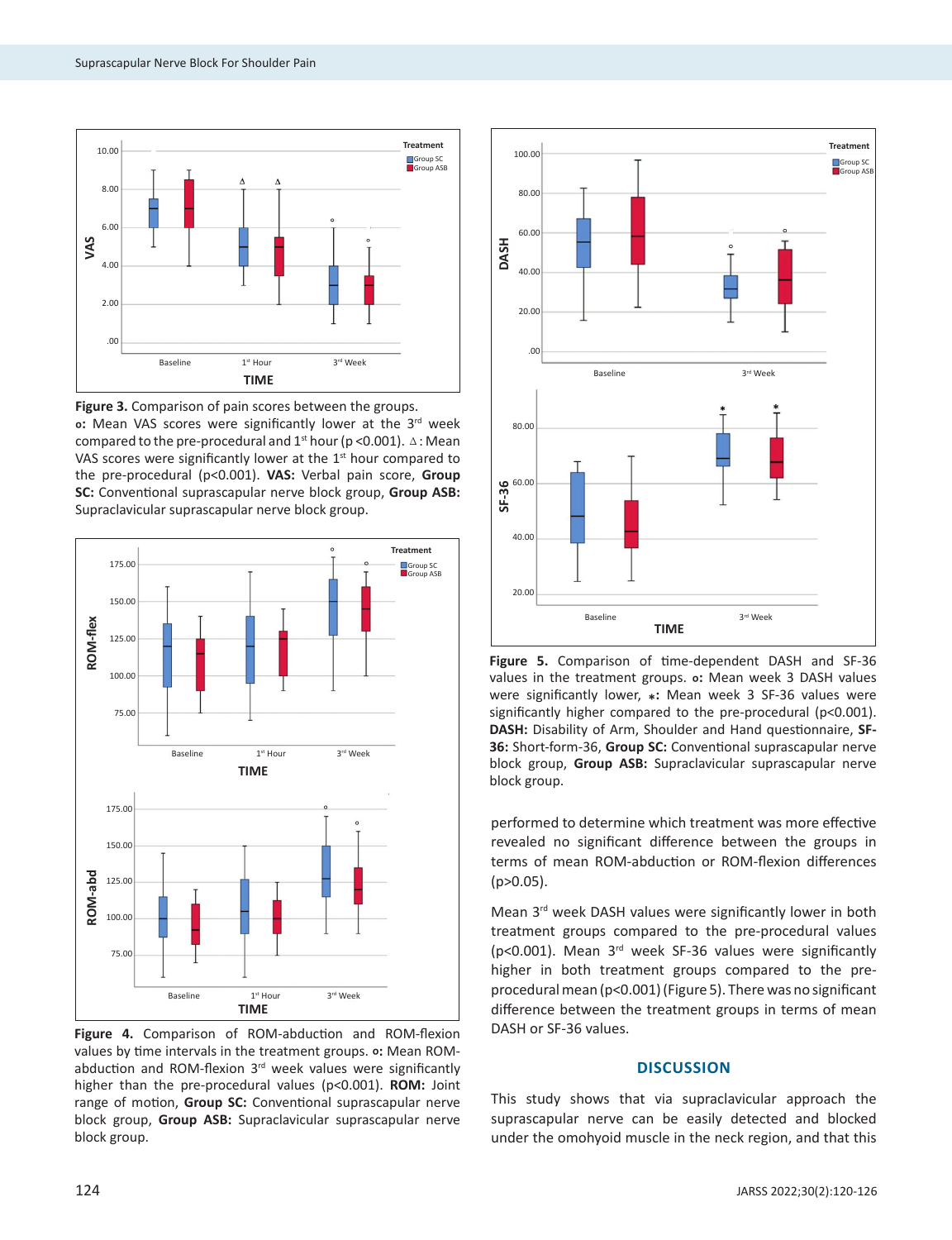technique is clinically as effective as the classical method of suprascapular nerve block in the treatment of shoulder pain.

Shoulder pain can lead to limitation of movement and adversely affect daily activities such as eating, drinking, and dressing. Prevalence rates of 16-26% have been reported (11). A previous systematic review of shoulder pain provided information concerning the efficacy and safety of a wide variety of interventions (12).

The suprascapular nerve supplies 70% of sensation in the shoulder (13). Blocking this nerve has been described as an alternative treatment for painful conditions caused by arthritis in the shoulder region (14). In a study comparing recurrent suprascapular block with placebo in cases of frozen shoulder, more adequate analgesia was achieved in the suprascapular block group at one month (64% in the bupivacaine group vs. 13% in the placebo group p=0.03) (15). The same study failed to show any difference in terms of shoulder function and shoulder range of motion. Adding the suprascapular nerve block to the interscalene block in non-arthroscopic shoulder surgeries slightly prolongs the onset of first severe pain, but causes no change in pain, patient satisfaction or sleep quality at 24 hours (16). In the present study, suprascapular nerve block decreased pre-procedural VAS from 7 to 3. Joint range of motion also increased significantly. These positive effects in the 3<sup>rd</sup> week after block suggest that a single suprascapular nerve block effectively reduces pain and breaks the vicious cycle of pain immobility.

Suprascapular nerve block can be performed using anatomical markers, and also by radiologists with computed tomography (CT). Neither of these two methods is superior to the other, and both are effective in relieving shoulder pain (17). The use of CT naturally imposes an additional radiation burden on patients. Ultrasonography is preferable since it does not involve radiation, is less expensive, and can reduce complications such as pneumothorax related to suprascapular nerve block (2). The use of ultrasonography also helps the procedure to be performed safely and effectively in cases with anatomical variations without suprascapular protrusion (18).

Sensory innervation of the shoulder is from the axillary, lateral pectoral, subscapular, and suprascapular nerves (19). Siegenthaler et al. showed in their cadaver and ultrasound study that the suprascapular nerve can be detected better and more successfully due to its superficial location in the supraclavicular region (4). The effectiveness of proximal suprascapular nerve block from the neck region was demonstrated in volunteers in a previous study (20). Blasco et al., in their cadaver study, showed that the classic approach under ultrasound guidance from the neck region affected the nerves sufficiently (21). Studies involving arthroscopic shoulder surgery cases have shown that anterior suprascapular nerve block applied from the neck region is at least as effective as interscalene block in reducing pain (5,6). A previous cadaver study showed that the posterior division of the upper trunk lies in close approximation to the suprascapular nerve (22). Local anesthetic drug delivered to the anterior suprascapular nerve is likely to spread to the posterior division of the upper trunk. Posterior division eventually gives rise to the axillary and subscapular nerves that also contribute to shoulder innervation. This mechanism may explain the comprehensive analgesic efficacy of the anterior approach in the suprascapular nerve block (6). In the present study, the supraclavicular nerve was easily detected using the suprascapular approach.

Blocking the nerve in this region reduced patients' pain and significantly increased the joints' range of motion. Similar results were obtained with the suprascapular nerve block performed using the conventional posterior approach. No complications were encountered in either group in the present study. Our results demonstrate that suprascapular nerve block with the supraclavicular approach is safe and clinically effective.

Shoulder pain is a common and disabling condition. Several questionnaires have been used in order to determine the severity of the condition. The DASH is the most preferred and reliable questionnaire (7). The questionnaire evaluates the contribution of shoulder pain to upper extremity disability under 30 items; difficulty performing various physical activities that require upper extremity function (physical function 21 items), pain symptoms, activity-related pain, tingling, weakness, stiffness (pain symptoms, 5 items), and the effect of symptoms on social activities, work, sleep, and psychological well-being (emotional and social function, 4 items). Average pre-procedural DASH scores in the present study were 55 and 58 in groups SC and ASB respectively. The scores decreased to 31 and 36 in groups SC and ASB respectively (p=0.001). Our findings show that suprascapular nerve block not only lowers pain, but also effectively reduces disability related to shoulder pain.

Short-form-36 can be used for the follow-up of patients in order to determine quality of life, the psycho-social aspect of the disease, and changes occurring as a result of treatment (10). It examines quality of life under eight dimensions of health with 36 items. It is a self-assessment form and can be completed in a short time (10). In the present study, preprocedural SF-36 scores were 44 and 49 in groups SC and ASB respectively. However, SF-36 scores increased to 71 and 68 in groups SC and ASB respectively (p=0.001). Our findings confirm that suprascapular nerve block effectively improves quality of life in the treatment of shoulder pain.

There are a number of limitations to this study. First, we were unable to discuss the long-term results of suprascapular nerve block on shoulder pain since the patients were evaluated only